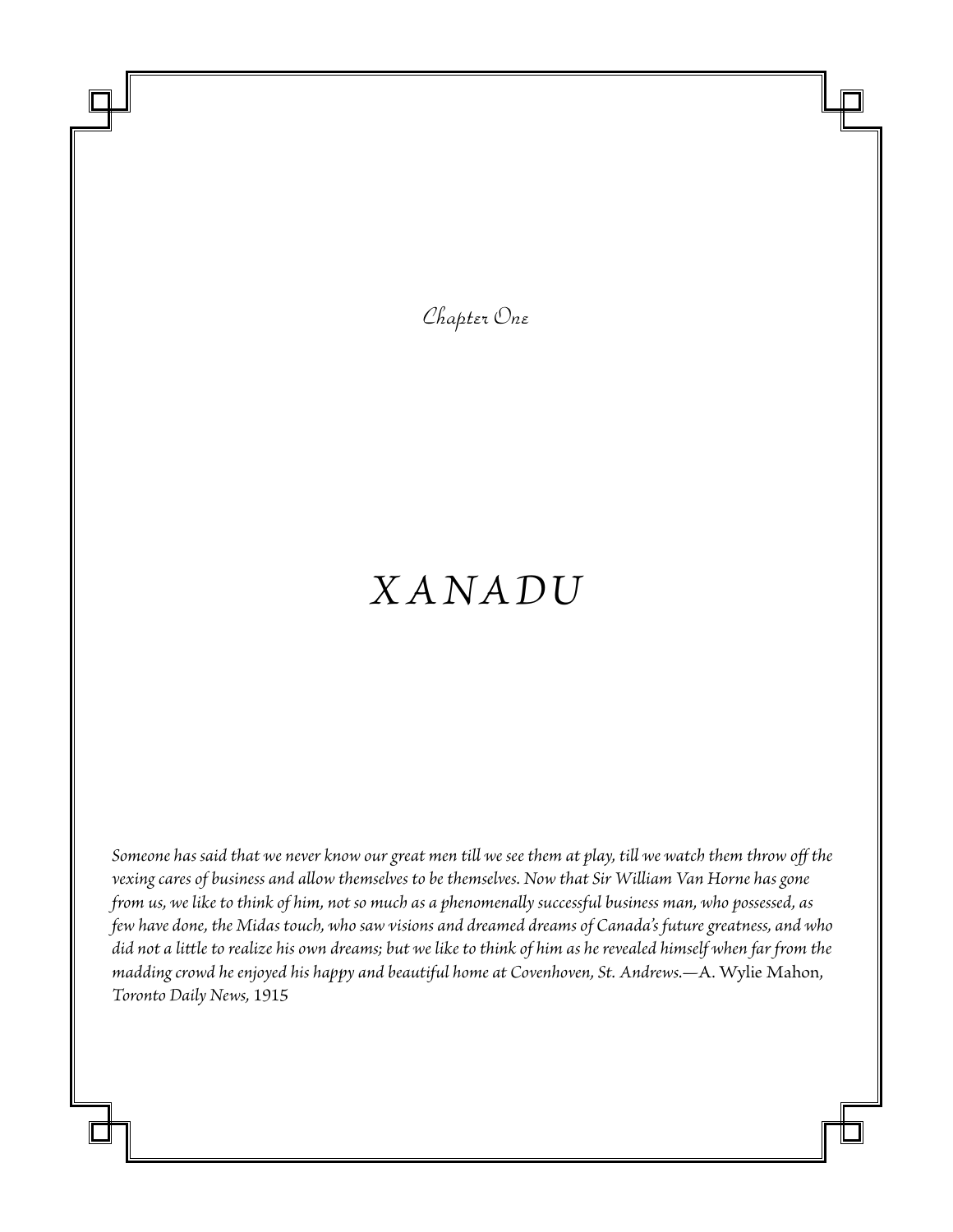AN HORNE is coming!" affirmed a gentleman in early October of 1889, in the tiny town of St. Andrews, New Brunswick, when it was learned that a special train with the CPR magnate on board was headed that way. The refrain was taken up and spread through the town. Speculation was rife, reported the local newspaper, the *St. Andrews Beacon,* as to the objects of his visit.

William Van Horne, the great railway man, to visit St. Andrews! The man who, as General Manager of the CPR, had bound the country together with bands of steel, spanning the rock-bound fastnesses and fearful morasses of the Canadian shield, driven off rival railroad companies in the Prairies, and carved a line through Rocky Mountain passes where previously only mountain goats and packhorses had ventured. The man with the big belly, big cigar and brusque personality, whose keen intelligence, amazing organizational skills and indomitable will had not only completed the job that many said could not be done, but brought it in an incredible five years ahead of schedule.

 Nor had the CPR stopped there. Since the driving of the last spike just four years earlier, it had continued to expand, snapping up smaller railroad companies all across the country and extending feeder lines into the hinterland. That very year it had completed the long-awaited Short Line across Maine, connecting Montreal with New Brunswick at McAdam, a line which MacDonald's Conservatives had promised in the election of 1878 would deliver a wealth of new trade to the Province. Now negotiations were afloat to transfer the holdings of the New Brunswick Railway to the CPR as well. No doubt the townspeople of St. Andrews felt a shiver of anticipation at the imminent arrival of a man whose transportation company—now one of the biggest in the world—could do so much to make or break a town.

The much anticipated Pullman disgorged not Van Horne, however, but the relatively diminutive figure of Sir Donald Smith, though in strict railway terms Sir Donald took no back seat to Van Horne. Sir Donald had driven the last spike for good reason. As the richest man in Canada, largely with money acquired in the Minnesota Red River rail business, not to mention his post as Director of the Hudson's Bay Company, he along with his cousin George Stephen, the current President of the CPR, had been major bankrollers of the CPR. They had staked everything on the success of the CPR—and won. But Sir Donald was not in town on railway business, as it turned out. He had been in the area and, along with Frank Cram, General Manager of the New Brunswick Railway, had decided to stop into St. Andrews to inspect his newly acquired property on the Bar Road. Sir Donald was a major shareholder in the St.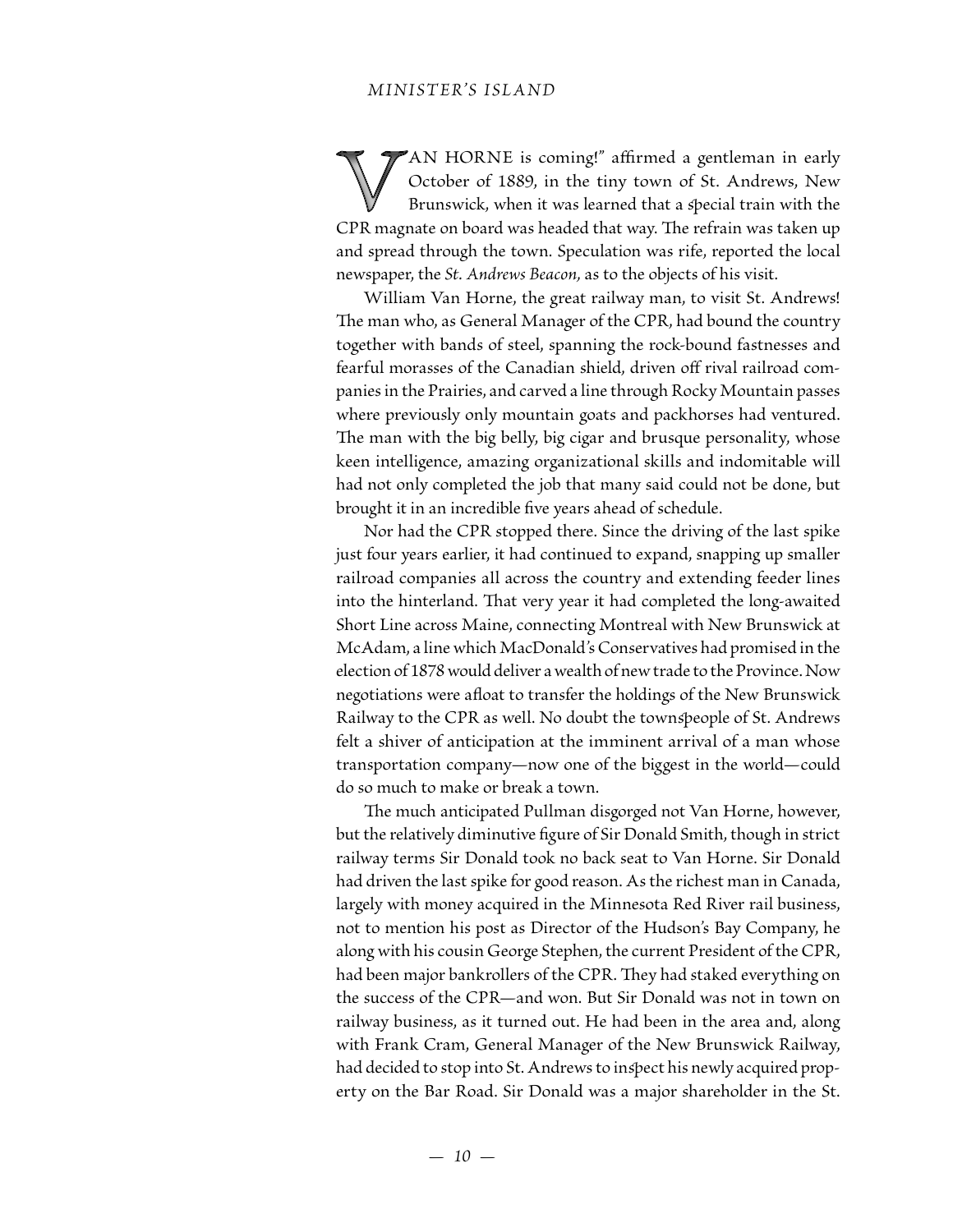## *Xanadu*

Andrews Land Company, which had been formed a few years earlier by New England businessmen from Boston, Bangor and Portland, and which had as its goal the transformation of this somewhat decayed backwater into a rustic watering place for vacationers fleeing the crowds of Old Orchard Beach and Mount Desert Island. It was headed up by Cram, originally a Bangor railway man; Robert Gardiner, vice-president of the Rand Avery Supply Company of Boston, and other railway and steamship men of note, along with signal help from the Lieutenant-Governor of New Brunswick, Sir Leonard Tilley, one of the Fathers of Confederation. The Land Company had snapped up major tracts of

> land in St. Andrews with the avowed purpose of spurring a large-scale cottage development. It had constructed the Algonquin Hotel, as a way of attracting visitors to the area, and guaranteed 12-hour, nochange, rail connections with Boston, New York and Montreal. Sir Donald's visit seemed more connected with St. Andrews the summer vacation spot than with the development of a new CPR terminus.

> Van Horne himself arrived in May of 1890, on what he claimed was a simple tour of inspection. But actually Cram had impressed upon Van Horne, as upon Smith, the beauties of the town and its opportunities for port development. It was raining heavily and the big man didn't come away with a very favorable impression of the place. He was back again in August. This time the weather was brilliant, and he was

much taken with the area. In an interview with Robert E. Armstrong of the *Beacon*, the first of many such over the years, Van Horne said: "I am very much pleased, though I must confess I formed rather an unfavorable opinion of it when I was last here, a few weeks ago. The day was wet and gloomy, I was in a hurry, and I got rather a gloomy idea of the place. But after today I will take back all that I said against it. It is a beautiful place, and should become a popular resort." He brushed off any ideas that the CPR might develop the town's port facilities, noting that this would take millions and that it was always the Company's policy to

*Frank Cram. Cram was General Manager of the New Brunswick Railroad and one of the leading spirits in the St. Andrews Land Company. He is credited with the idea of inviting William Van Horne to St. Andrews.* ST. ANDREWS BEACON, 1892

 $\rightarrow$ 

 $\overline{\ }$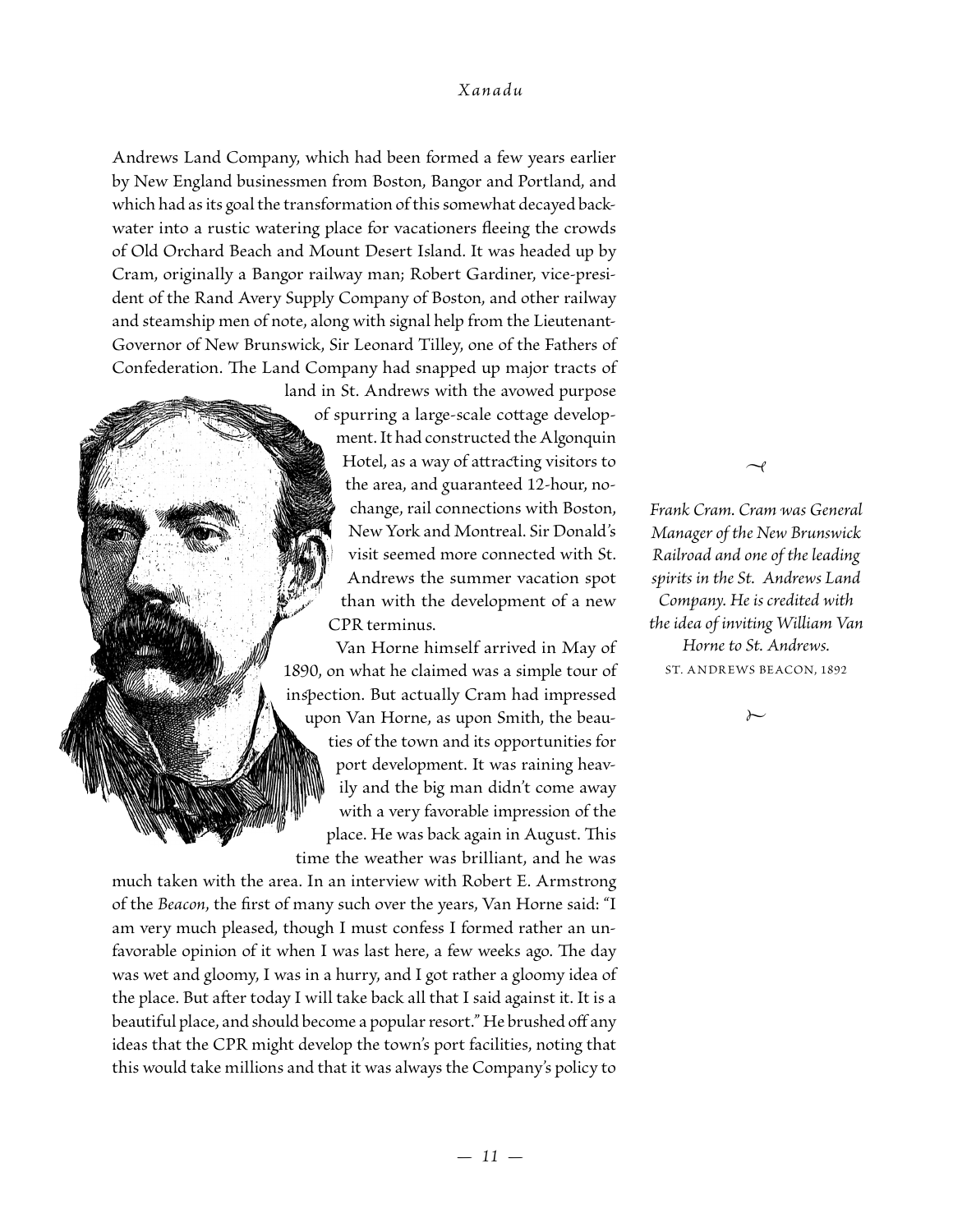## *MINISTER'S ISLAND*

go to the cheapest port—in this case Saint John, though at some future date St. Andrews might garner a little spillover traffic in the coal trade.

 No, if St. Andrews had any special attraction for Van Horne, it was as a vacation spot. As a result of the Land Company's exertions and the completion of the Short Line, St. Andrews was being much written about in New England and Montreal newspapers, and tourist traffic was picking up. Later that August Van Horne's wife Lucy Adaline, daughter Adaline, and son Richard Benedict (Benny) were registered at the Algonquin. They stayed until late September, were written up as part of a large group of distinguished guests at a celebratory birthday party for Judge Emory Speer of Georgia, a Hotel guest, and finally left the town, the local paper pronounced, "so pleased that they propose returning next summer." In October the *Beacon* noted that Minister's Island, the 500-acre island lying at the foot of the Bar Road on the north side of the town's peninsula, had been bonded for \$20,000 by "some western people having fancied it as a site for summer cottages." In December of that year, in response to a petition from the town requesting attention to its potential for port development, Van Horne wrote a letter to the *Beacon*'s Mr. Armstrong, again brushing off any interest there, but recommending the creation of decent bathing facilities and some general attention to town improvement. He seems to have been thinking at least partly of himself in this connection. In April the *Beacon* announced that Manager Van Horne was to erect a palatial residence on Minister's Island, on a piece of land secured for him earlier by Mr. Cram, and that Sir Donald Smith, Thomas Shaughnessy, Vice-President of the CPR, and other gentlemen from both Montreal and New England were planning to build in St. Andrews as well. In May a 150-acre lot on Minister's Island was officially deeded from Edwin Andrews to William Van Horne, and the Van Horne occupation of Minister's Island had begun.

Minister's Island is a 500-acre tract of partially cultivated land lying just outside the St. Andrews peninsula. It is a geographical oddity in that it is an island only at high tide. At low tide it is accessible by a wide gravel bar. The Island was initially settled in 1777 by two Loyalists fleeing the newly formed United States—John Hanson and Ephraim Young. It then passed into the hands of a British Naval Captain named Osborn and thence, in 1791, to the town's first Anglican Minister, Samuel Andrews—hence the name. Andrews' son Elisha, High Sheriff of the County, was born there, as was his son after him, Marshall, and his son after him, Edwin. Since the site Van Horne had fixed upon was at the southern end of the Island, with a spectacular view down the Bay

William returned from St. Andrews. Had visited his recent purchase there, was much pleased with it.—Mary Van Horne's Diary, July 8, 1891.—LAC MG29 A60 Vol.86

 $\sim$ 

 $\sim$